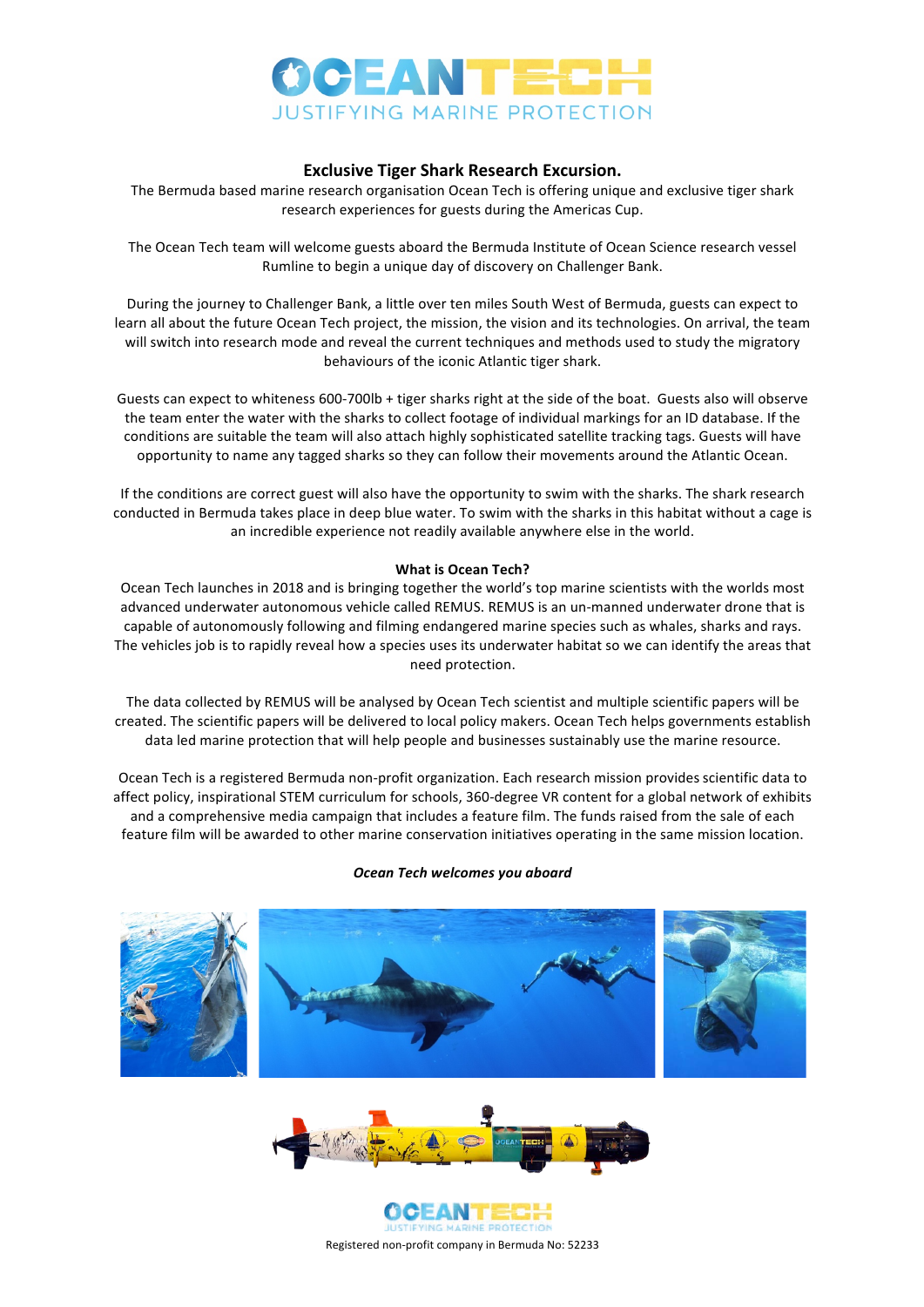# **Guest Itinerary. (Rumline)**

**09:00 -** Guests arrive at specified west-end dock.

**09:15** - Ocean Tech team welcome guests aboard with refreshments and Ocean Tech video brochures.

**09:30** - Rumline research vessel departs towing the Ocean Vet RIB "Harry Lindo"

**09:30** - Introduction to the team and the day ahead by Ocean Tech founder Andrew Smith

**09:45** - Overview of the Ocean Tech project including its history and technological capabilities

**10:00** - Dr. Goodbody-Gringley reveals the tiger shark and humpback whale research design for mission one in Bermuda.

11:00 - Arrive on Challenger Bank and meet with the support boat Reefrunner. Come along side if weather permits or begin transfer of guest's to Reefrunner so guests can experience the sharking techniques.

## **Ongoing work from 11:00 am**

- Chum for sharks
- Drop shark fishing baits down onto the bank
- Fish for smaller species to attract sharks (guests welcome to join in)
- Drop Marlin head into the water from Rumline (donated to science from sports fisherman)
- Scrape the Marlin head in the water to replicate attack and chew sounds
- Swim with sharks once they arrive for photographic data collection.
- Bring the tiger sharks to the side of the boat and allow guests to observe the animal up close

## **13:00 - Lunch served**

- Fish for a tiger shark and secure it to the side of the boat in the shark harness
- Enter the water with the shark to obtain DNA fin clip
- Allow guests to assist the team with the measuring of the animal
- Choy reveals the full biology of the species to the guests
- Andrew reveals what we know and hat we aim to find out with REMUS
- Ocean Tech team secure SPOT 5 satellite tag to dorsal fin if it's a female shark
- Ocean Tech team enter the water to carefully remove the hook and swim the shark free.

## 16:30 - latest haul anchor time

18:00 – Latest Arrive back at west end dock and guest depart.

## **Crew itinerary: (Reefruner)**

**08:00** - Support boat Reefrunner is loaded with sharking kit

**08:30 -** Support boat "Reefrunner" departs for Challenger Bank.

**09:30:** Reefrunner arrives at Challenger bank & Ocean Tech crew find favourable edge and drop anchor to start shark attraction:

- Chum for sharks
- Drop shark fishing baits down onto the bank
- Fish for smaller species to attract sharks (guests welcome to join in)
- Drop small chew toys.







Registered non-profit company in Bermuda No: 52233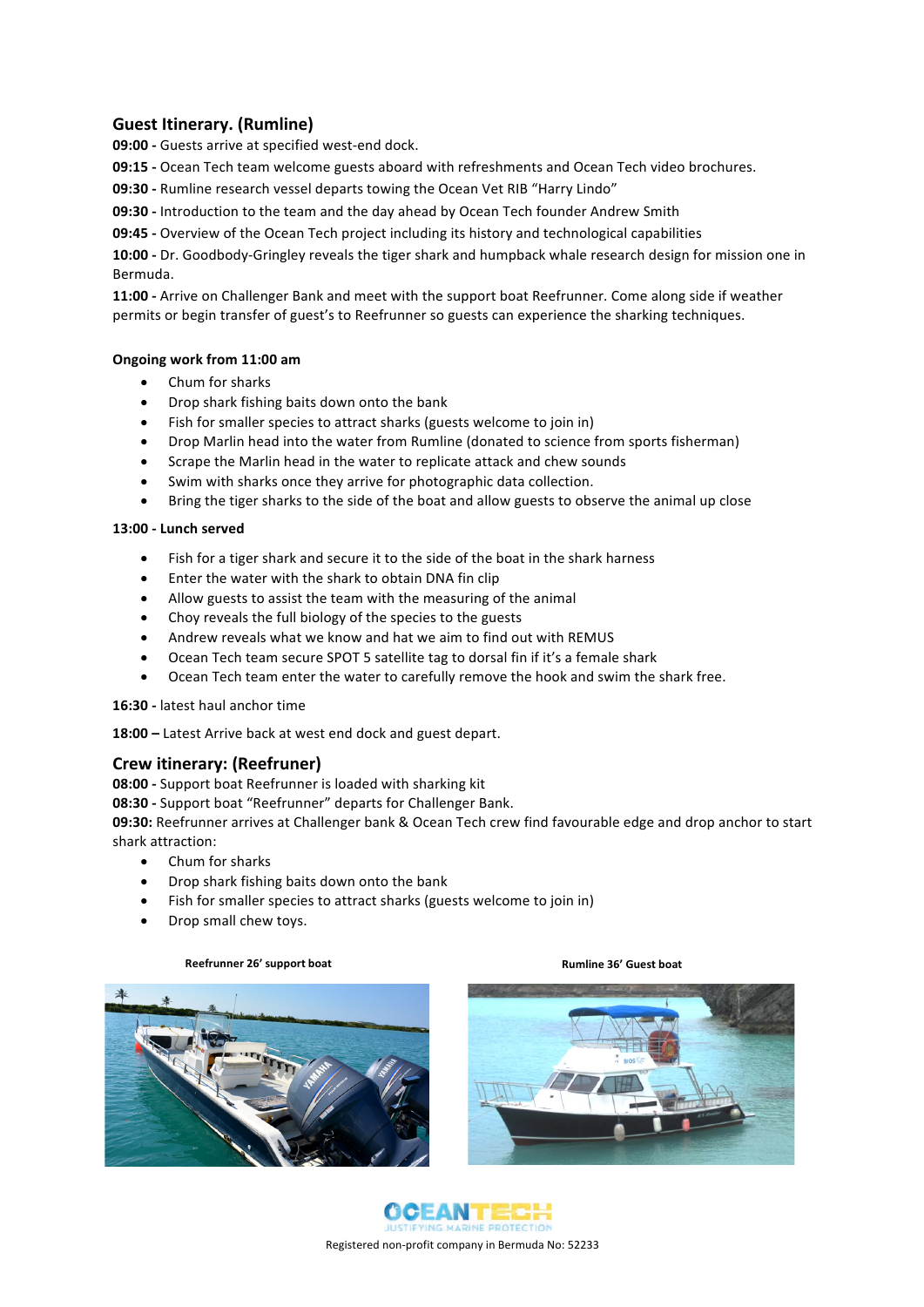## Your team for the day:



### Andrew Smith – Ocean Tech Founder & Finance Director.

Andrew is an environmental entrepreneur and documentary filmmaker and producer who is dedicated to protecting the oceans for future generations. After completing a degree in journalism and filmmaking 10 years ago, Andrew founded the company 'GassProductions' to create films for good. Andrew has produced several award-winning television series in the Natural History, Science/Technology and Adventure genres including the recent TV series Ocean Vet with the late Dr. Neil Burnie, Choy Aiming and Michael Douglas. Since then Andrew has founded and developed the entire Ocean Tech project spending the last two years developing its vision and mission into the internationally endorsed and globally respected marine research organisation that it is today.



Choy Aming – Ocean Tech joint expedition leader & head of wildlife tagging Specialist in marine wildlife satellite tag deployment, biopsy sampling, DNA storage and transport. Joint expedition leader and head of wildlife tagging. Mr Aming has had extensive experience tagging multiple large and small marine species with transponders, cameras and satellite tags. He also has a huge amount of experience working closely with Bermuda's top predatory sharks.



Dr. Gretchen Goodbody-Gringley - Chief Ocean Tech Scientists. Gretchen is the chief research scientist for Ocean Tech and is overseeing all aspects of the projects scientific research. Gretchen is also an assistant scientist at the Bermuda Institute of Ocean Sciences (BIOS) where she leads the reef ecology and evolution laboratory. Her research program combines large-scale in situ ecological surveys, laboratory based manipulative experiments, and molecular ecology to address questions related to the health, evolution, and resilience of coral reefs, ranging from shallow inshore reefs to the mesophotic zone. 



**Chris Flook - Ocean Tech chief wildlife locator & tracker, Captain of Rumline** Chris Flook has a truly remarkable skill set, and his understanding of the local and wider marine ecosystem is unparalleled. His ability to locate and track wildlife is born from a lifetime observing the intricate details and relationships found within the Sargasso Seas ecosystem. Chris is instrumental to the project and enables the entire team to reach the desired species for research. Chris has strong ties with PEW and has worked to build support for the world's largest protected marine sanctuary around Bermuda, named the Blue Halo.



**Dylan Ward – Ocean Tech REMUS & Dive Support & Shark safety team** An incredible free diver and superb fisherman. A qualified boat captain with extensive experience as part of the Ocean Vet shark safety team. Extensive experience assisting with the tagging and sampling of multiple marine species. Ocean Tech key role: Shark safety diver, fisherman, REMUS-100 launch and retrieval support, ROV, AUV launch and retrieval support.

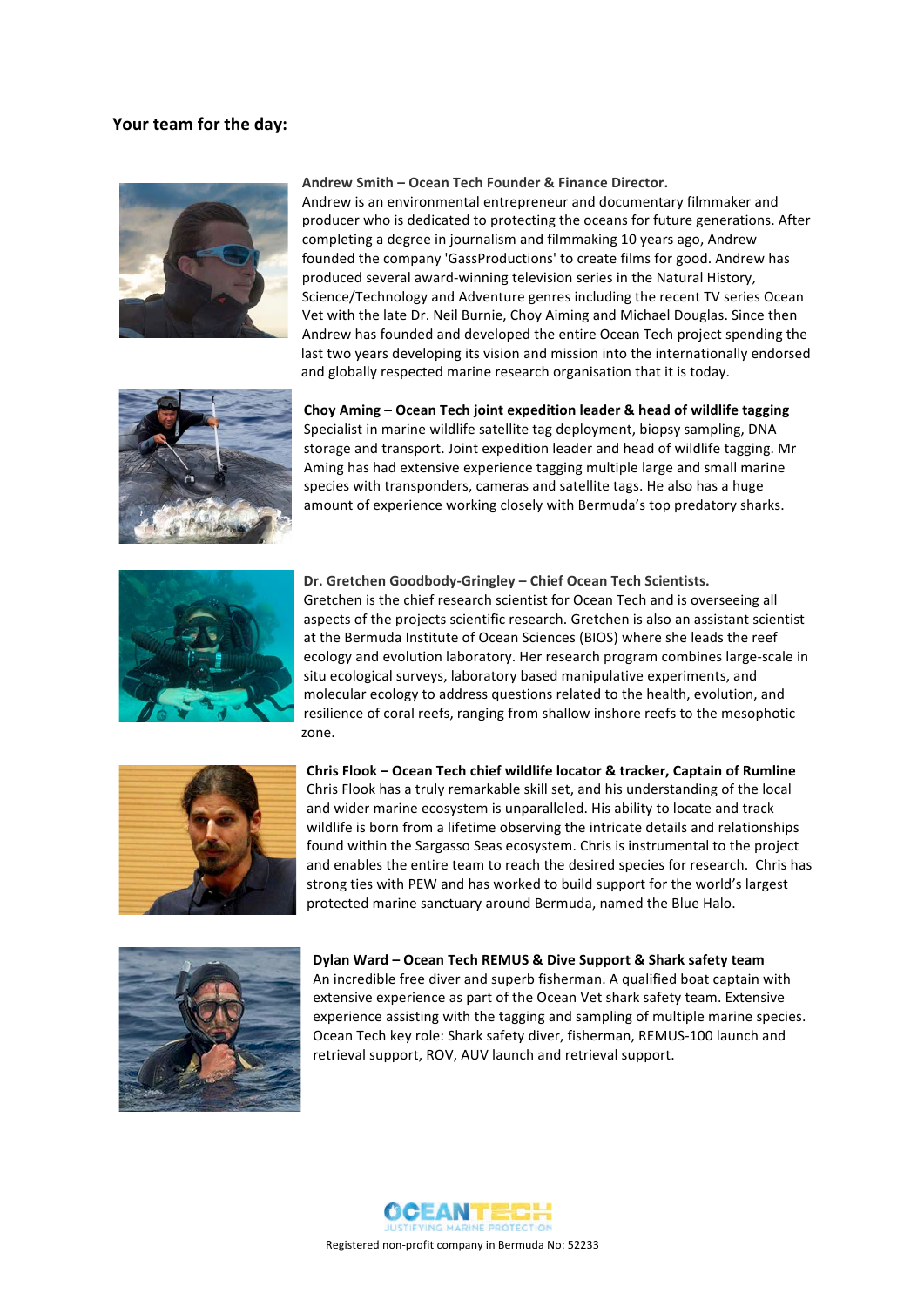

## Andrew Kirkpatrick - Ocean Tech lead underwater camera technician.

Andrew has a huge amount of experience filming and working with the planets most iconic marine species from huge 1000lb tiger sharks to 50 ton. Andrew brings a wealth of underwater camera operation experience including extensive experience with specialty camera rigs capable of 360-degree acquisition. Andrew has filmed with many international crews; his most recent underwater project was lead underwater operator for the award-winning Ocean Vet series.



## **Tim Noyes - BIOS Research Scientists & captain of Reefrunner**

Tim is a Research Specialist in the Coral Reef Ecology and Optics Laboratory (CREOL) and with the Marine Environmental Program (MEP). He received a BSc degree in Biological Sciences specializing in fisheries from King's College London in 1998. After a 4-year hiatus from science working in the finance industry, Tim returned to King's College London to complete a Masters in Aquatic Resource Management, in 2003. Tim first came to BIOS in 2004.

# **Lunch details:**

Every trip will be fully catered to a high standard; the menu will consist of assorted sandwiches and wraps as follows. Please inform us if you have any allergies or any special requests.

## **Sample menu**

- Salmon Pesto-baked salmon, basil pesto, tomatoes, goat cheese
- Caprese Panini-sliced tomatoes, mozzarella, basil pesto, balsamic, olive oil, arugula, baguette Chicken Santa Fe-pulled Amish chicken, bacon, guacamole, sundried tomato pesto, mozza
- Roasted Turkey-herb rubbed, thin sliced, lettuce, tomato, onion, swiss cheese and ranch
- Philly Cheesesteak-sliced beef, sautéed onions and garlicky kale, provolone cheese
- Pulled Pork-slow cooked pork, provolone cheese, mojo dressing
- Mixed Greens Salad or Caesar Salad, or Pasta Salad
- Seasonal Fruit Plate and Dessert Bites
- Mixed Selection of Potato Crisps
- Mixed Selection of Cold Sodas
- Mixed Selection of Cold Juices

**Alcohol** will not be provided and cannot be consumed at any point.

## **Weather**

The weather in Bermuda during June can be mixed. The wind can be strong and cold fronts are an everpresent threat. Each excursion is completely bound by the weather. The Ocean Tech team will make the final go or no go weather call at 6am on the morning of the trip. The Ocean Tech team will also provide a pre - go or no go at 48 hour and 24 hour intervals prior to the departure time.

Guests are strongly advised to take motion sickness medication the night before the scheduled trip and on the morning of departure in order to prepare for open ocean swells. Guest are also advised to apply plenty of sun block and wear clothing that covers skin, we also recommend guests drink lots of water while out on the trip.